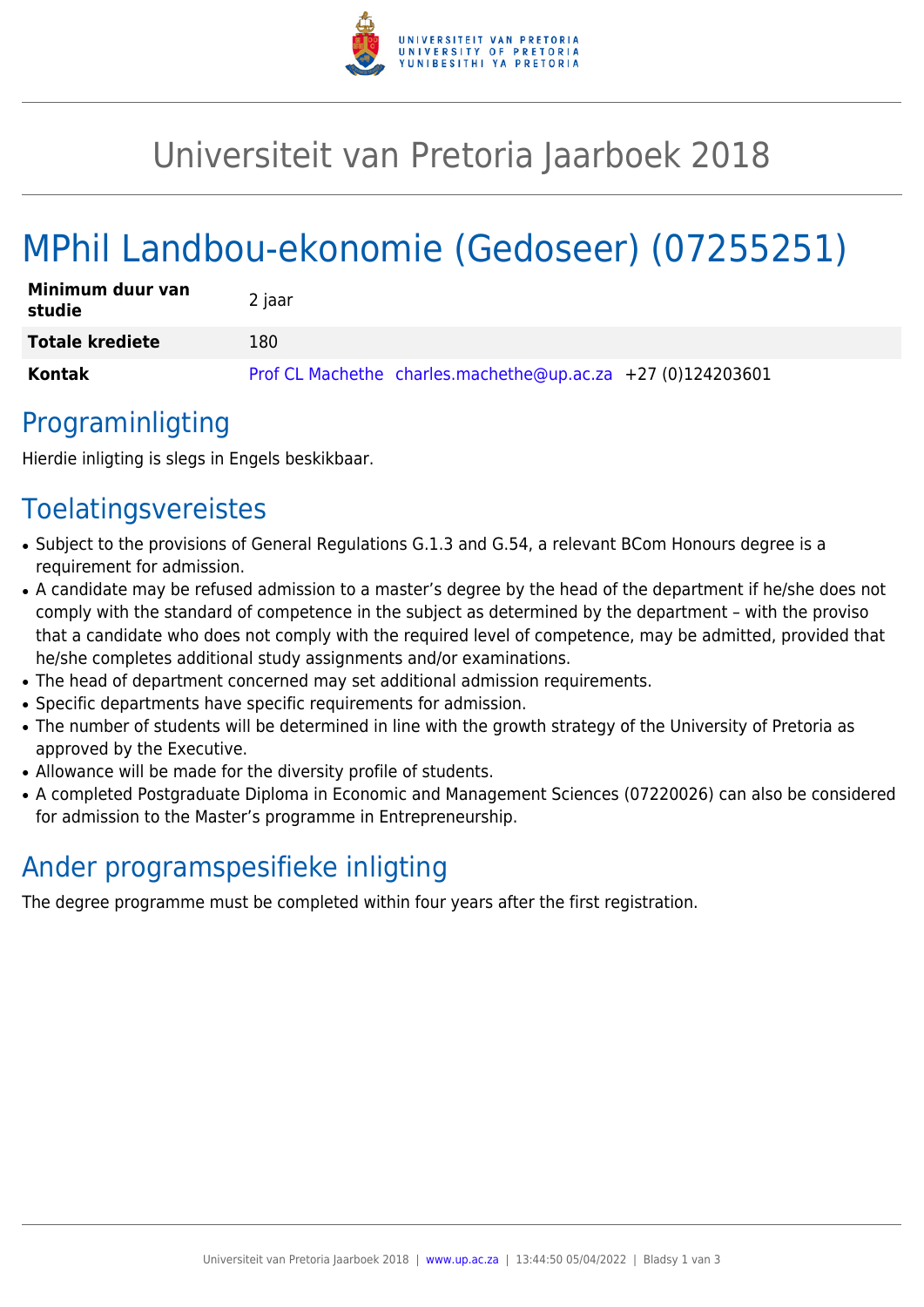

## Kurrikulum: Jaar 1

#### **Minimum krediete: 180**

### **Kernmodules**

[Institusionele ekonomie 882](https://www.up.ac.za/yearbooks/2018/modules/view/LEK 882/lg/af) (LEK 882) - Krediete: 15.00

### **Keusemodules**

[Quantitative methods for agricultural and environmental policy 814](https://www.up.ac.za/yearbooks/2018/modules/view/LEK 814/lg/af) (LEK 814) - Krediete: 15.00 [Parsiele ewewig model en kommoditeitsmark analise 820](https://www.up.ac.za/yearbooks/2018/modules/view/LEK 820/lg/af) (LEK 820) - Krediete: 15.00 [Omgewingswaardasie en beleid 826](https://www.up.ac.za/yearbooks/2018/modules/view/LEK 826/lg/af) (LEK 826) - Krediete: 15.00 [Agrivoorsieningskettingbestuur 883](https://www.up.ac.za/yearbooks/2018/modules/view/LEK 883/lg/af) (LEK 883) - Krediete: 15.00 [Natuurlike hulpbron ekonomie 886](https://www.up.ac.za/yearbooks/2018/modules/view/LEK 886/lg/af) (LEK 886) - Krediete: 15.00 [Geselekteerde ondewerpe in omgewingsekonomie 887](https://www.up.ac.za/yearbooks/2018/modules/view/LEK 887/lg/af) (LEK 887) - Krediete: 15.00